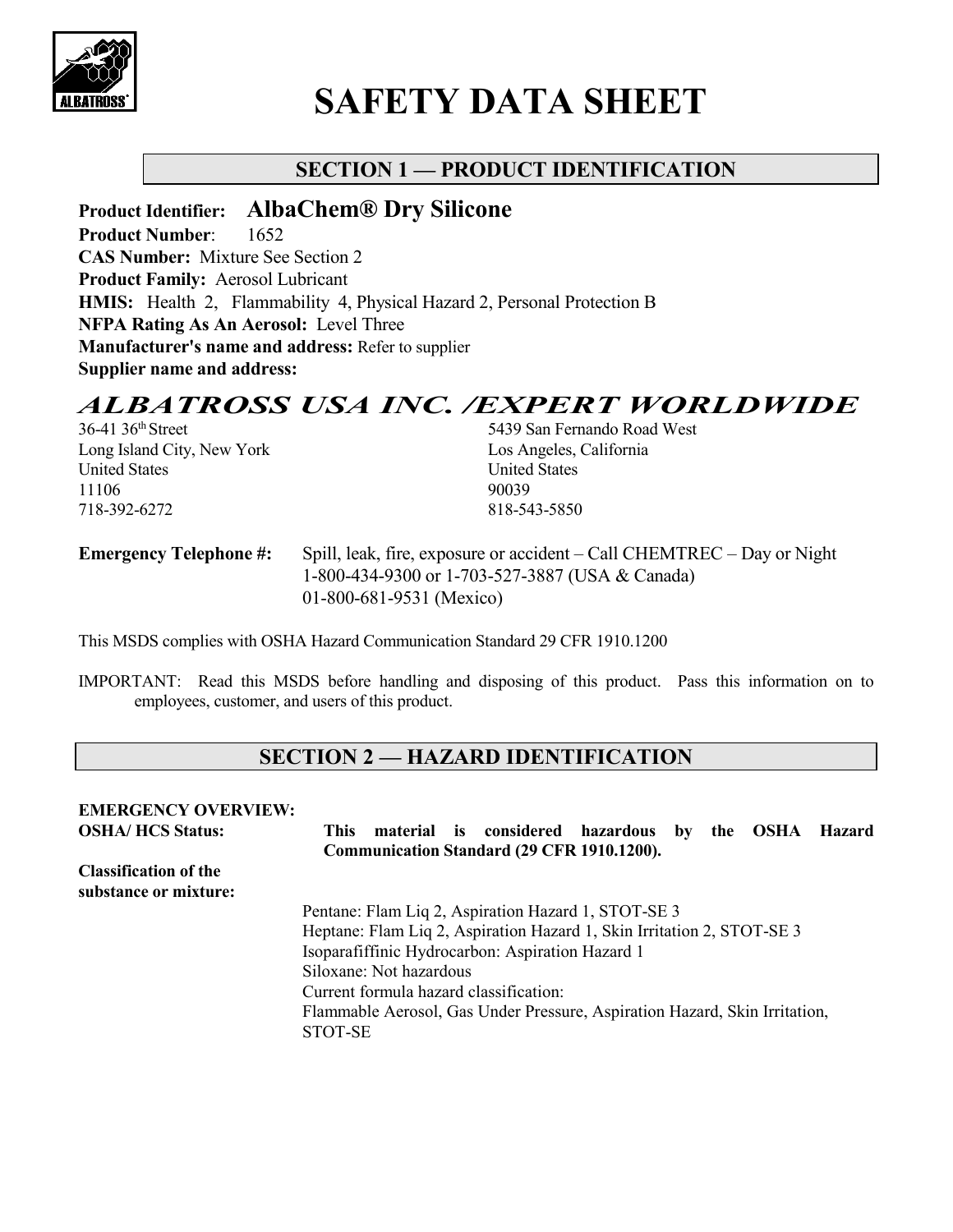

| <b>Signal Word:</b><br><b>Hazard Statement:</b> | <b>DANGER</b><br>Extremely flammable aerosol. Contains gas under pressure; may burst if<br>heated. May be fatal if swallowed and enters airways. Causes skin irritation.<br>May cause drowsiness or dizziness.                                                                                                                                                                                                                                                                                                                                                                                                                                                                                                                                                                                                                                                                                                                                                                                                                                    |  |
|-------------------------------------------------|---------------------------------------------------------------------------------------------------------------------------------------------------------------------------------------------------------------------------------------------------------------------------------------------------------------------------------------------------------------------------------------------------------------------------------------------------------------------------------------------------------------------------------------------------------------------------------------------------------------------------------------------------------------------------------------------------------------------------------------------------------------------------------------------------------------------------------------------------------------------------------------------------------------------------------------------------------------------------------------------------------------------------------------------------|--|
| <b>Precautionary Statements:</b>                |                                                                                                                                                                                                                                                                                                                                                                                                                                                                                                                                                                                                                                                                                                                                                                                                                                                                                                                                                                                                                                                   |  |
|                                                 | Keep away from heat, open flames, and hot surfaces.-No smoking.<br>Do not spray on an open flame or other ignition source.<br>Pressurized container: Do not pierce or burn, even after use.<br>Avoid breathing spray.<br>Use only outdoors or in a well-ventilated area.<br>Wash hands thoroughly after handling.<br>Wear protective gloves.<br>Specific treatment (see FIRST AID section on this label).<br>Protect from sunlight.<br>Do not expose to temperatures exceeding $122^{\circ}F(50^{\circ}C)$ .<br>Store locked up or in a well-ventilated place.<br>Dispose of container in accordance with local regulations.<br>KEEP OUT OF REACH OF CHILDREN.<br><b>FIRST AID:</b><br>IF SWALLOWED: Immediately call a poison control center. Do NOT induce<br>vomiting.<br>IF INHALED: Remove person to fresh air and keep comfortable for breathing.<br>Call a doctor if you feel unwell.<br>IF ON SKIN: Wash with plenty of water. If skin irritation occurs: Get medical<br>advice. Take off contaminated clothing and wash it before reuse. |  |

**Major Route(s) of Entry:** Inhalation, Eye contact, Skin Contact.

#### **Signs and symptoms of Acute Exposure**

**EYE CONTACT:** May cause stinging, watering, swelling, and redness. Vapors may irritate eyes.

**SKIN CONTACT**: Prolonged or repeated exposure may cause skin irritation. Repeated contact may cause drying and flaking of skin. May cause allergic skin reaction in susceptible individuals.

**SKIN ABSORPTION:** A single prolonged skin exposure is not likely to result in harmful amounts.

**INGESTION:** ASPIRATION HAZARD. May be fatal if swallowed and enters airways. Aspiration of this material into the lungs can cause chemical pneumonitis which can be fatal. If aspirated, it may be rapidly absorbed through the lungs and result in injury to other body systems. May cause weakness and gastrointestinal tract irritation. May irritate the mucous membranes of the mouth, throat, and esophagus.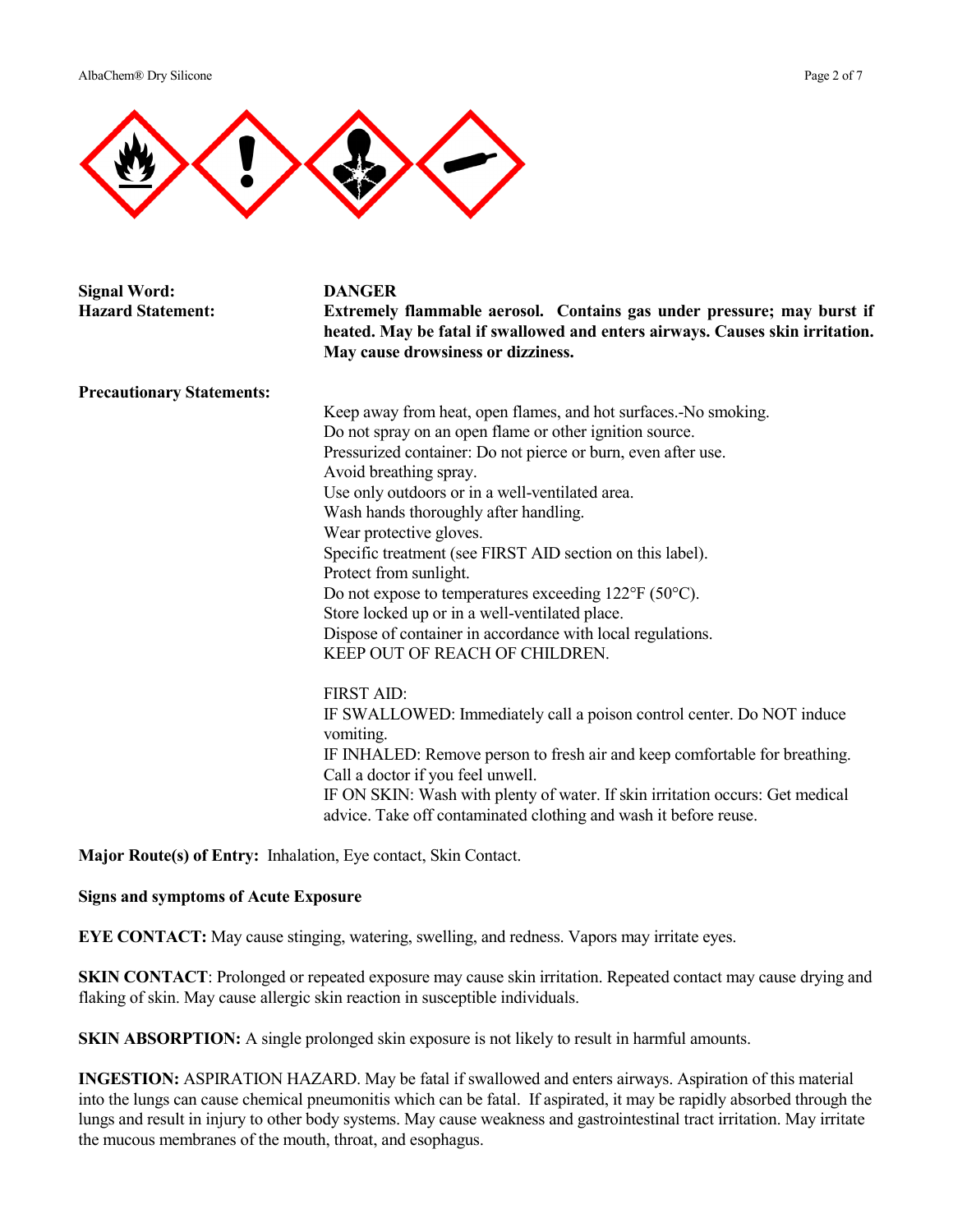**INHALATION:** Breathing high concentrations of vapor may cause respiratory irritation, drowsiness, and dizziness.

**CHRONIC HEALTH EFFECTS SUMMARY:** Chronic effects of ingestion and subsequent aspiration into the lungs may cause pneumatocele (lung cavity) formation and chronic lung dysfunction. **CONDITIONS AGGRAVATED BY EXPOSURE**: Lung damage.

**TARGET ORGANS:** Lungs.

**CARCINOGENIC POTENTIAL:** This material does not contain any components at concentrations above 0.1% which are considered to be carcinogenic by OSHA, IARC, or NTP.

Sensitizer NO Highly toxic NO Flammable X Oxidizer Water-Reactive

**OSHA Health Hazard Classification OSHA Physical Hazard Classification** Irritant YES Toxic NO Combustible Explosive X Pyrophoric Corrosive NO Carcinogenic NO Compressed Gas X Organic Peroxide-Unstable

# **SECTION 3 — COMPOSITION/INFORMATION ON INGREDIENTS**

| <b>COMPONENT NAME(S)</b>            | <b>CAS NO</b> | <b>CONCENTRATION (%)</b> |
|-------------------------------------|---------------|--------------------------|
| Pentane                             | 109-66-0      | $10 - 30$                |
| Heptane                             | 142-82-5      | $10 - 30$                |
| Synthetic Isoparaffinic Hydrocarbon | 64742-47-8    | $1 - 5$                  |
| Polydimethyl Siloxane               | 63148-62-9    | $1 - 5$                  |
| Propane                             | 74-98-6       | 50-55                    |

# **SECTION 4 — FIRST AID MEASURES**

**Take proper precautions to ensure your own health and safety before attempting rescue or providing first aid. For more specific information, refer to Exposure Controls and Personal Protection in Section 8 of this MSDS.**

**EYE CONTACT:** Flush with large amounts of water, occasionally lifting upper and lower eyelids. Get medical attention.

**SKIN CONTACT:** Thoroughly wash exposed area with soap and water. Remove contaminated clothing and launder it before reuse. Should any irritation persist, get medical attention.

**INHALATION:** If affected, remove individual to fresh air If breathing is difficult, administer oxygen. If breathing has stopped, give artificial respiration. Keep person warm and quiet. Get medical attention.

**INGESSTION:** Ingestion is not considered a potential route of exposure as an aerosol but, if swallowed, **do not induce vomiting.** If spontaneous vomiting is about to occur, place victims head between their knees to prevent aspiration. Call a physician or transport to an emergency facility.

# **SECTION 5 — FIRE FIGHTING MEASURES**

**NFPA Flammability Classification: LEVEL 3 Aerosol**

**FLASHPOINT:** Not Determined **FLAMMABLE LIMITS: UEL** 8.4% **LEL** 1.3%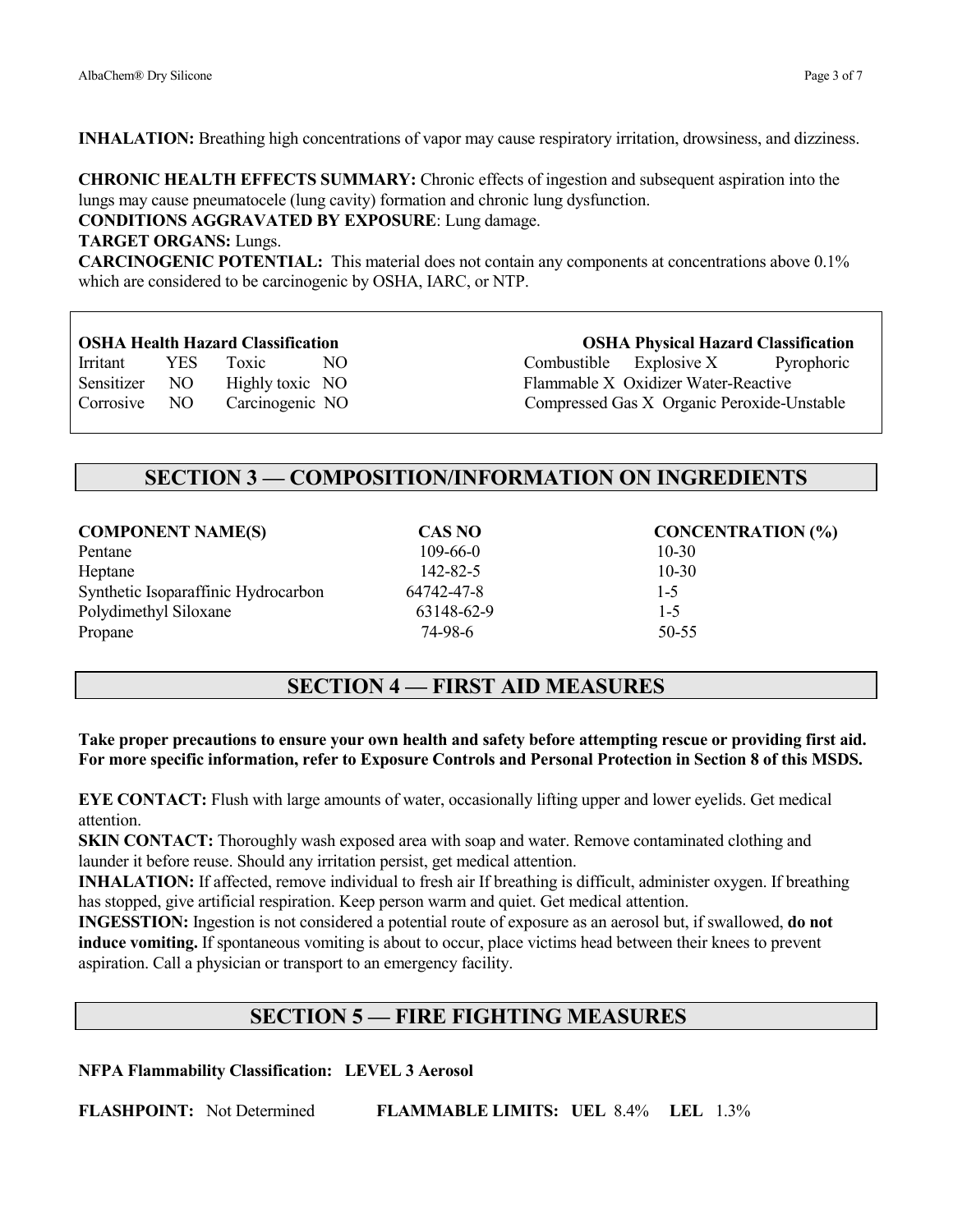#### **EXTINGUISHING MEDIA**: AS APPROPRIATE FOR COMBUSTIBLES IN AREA.

**SPECIAL FIREFIGHTING PROCEDURES**: Wear self-contained breathing apparatus when fighting fires containing or around this product. Shut off all sources of ignition, if possible. Keep exposed containers cool with water spray to prevent rupture. Evacuate all non-trained personnel. Wear full protective clothing, including helmet. Ventilate area. Contain spill and dike, if possible. For leaks or spills water spray can be used to disperse any flammable vapors that may become concentrated or form in poorly ventilated areas and to protect personnel attempting to stop the leak.

**UNUSUAL FIRE AND EXPLOSION HAZARDS:** Firefighters should wear SCBA's in a positive pressure mode with full face shield. Vapors are heavier than air and may travel long distances and accumulate in low areas or spread along ground from handling site. Eliminate all sources of ignition. Never use welding or cutting torch on or near this product because even just residue can ignite explosively.

# **SECTION 6 —ACCIDENTAL RELEASE MEASURES**

#### **Take proper precautions to ensure your own health and safety before attempting spill control or clean-up.**

Ventilate area-especially low places where heavy vapors might collect. Extinguish all ignition sources. For small spills/leaks mop, wipe, or soak up on an inorganic material immediately. Remove to vent hood or outside. For large spills/leaks evacuate area, contain spill (dike area), and transfer contained liquid to a DOT approved container for disposal. Keep out of water supply. Refer to other sections of this MSDS for information regarding physical and health hazards, respiratory protection, ventilation, and personnel protective equipment.

# **SECTION 7 — HANDLING AND STORAGE**

Store in tightly sealed containers. Keep away from heat, sparks & open flame. Do not get in eyes, on skin or clothing. Do not breathe vapour, mist or gas. Do not store or transfer to an unmarked container. Do not throw empty containers in trash compactor. Do not store in direct sun. Store containers below 120°F. Read label before using.

# **SECTION 8 — EXPOSURE CONTROLS AND PERSONAL PROTECTION**

**ENGINEERING CONTROLS:** Control airborne concentrations below the exposure limits see below. Use only with adequate ventilation. Local exhaust ventilation may be necessary for some operations. Lethal concentrations may exist in areas with poor ventilation.

**PERSONAL PROTECTIVE EQUIPMENT:** Personal protective equipment should be selected based upon the conditions under which this material is used. A hazard assessment of the work area for PPE requirements should be conducted by a qualified professional pursuant to OSHA regulations. Minimum requirements are: SAFETY GLASSES and GLOVES.

**RESPIRATORY PROTECTION (SPECIFY TYPE):** If workplace exposure limit(s) of product or any component is exceeded (see Section two), a NIOSH approved air supplied respirator is advised in absence of proper environmental control. OSHA regulations also permit other NIOSH respirators (negative pressure type) under specified conditions (see your safety equipment supplier). Engineering or administrative controls should be implemented to reduce exposure.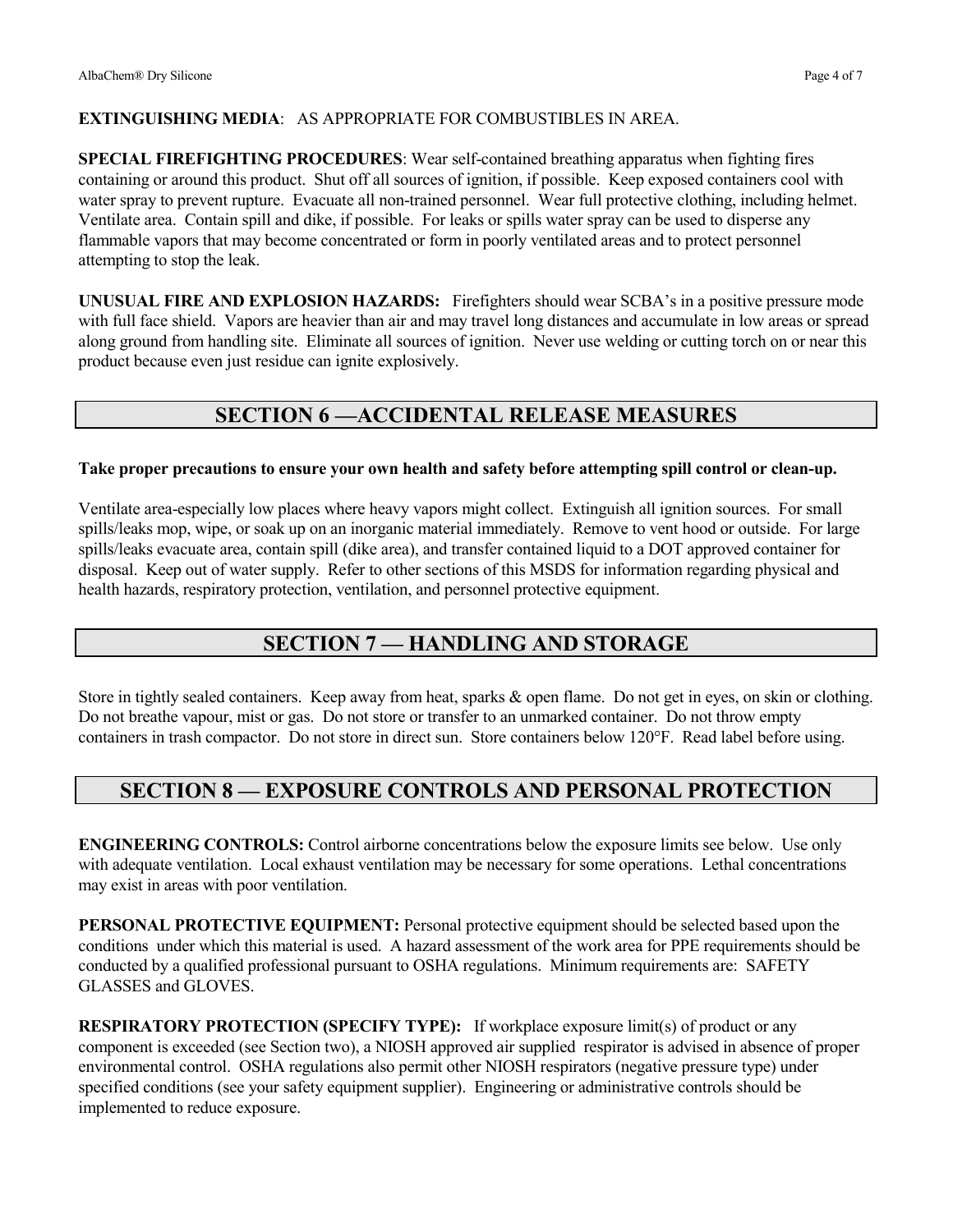**HAND PROTECTION:** For brief contact, no precautions should be needed. When prolonged or frequently repeated contact could occur, use protective gloves such as; polyvinyl alcohol or polyethylene.

**EYE PROTECTION:** Chemical splash goggles in compliance with OSHA regulations are advised; OSHA regulations also permit other type of safety glasses (consult your safety equipment supplier).

**BODY PROTECTION:** To prevent repeated or prolonged skin contact, use protective clothing impervious to this product. Selection of specific items such as gloves, boots, apron, or full body suit will depend on operation.

#### **OCCUPATIONAL EXPOSURE GUIDELINES:**

| Substance                                 | Applicable Workplace Exposure Levels |              |  |
|-------------------------------------------|--------------------------------------|--------------|--|
|                                           | <b>OSHA PEL</b>                      | <b>ACGIH</b> |  |
| Propane                                   | $1000$ ppm                           | NE.          |  |
| Pentane                                   | $600$ ppm                            | $600$ ppm    |  |
| Petroleum Distillate (hydrotreated light) | N/A                                  | $200$ ppm    |  |

# **SECTION 9 — PHYSICAL AND CHEMICAL PROPERTIES**

PHYSICAL STATE: Liquid COLOR: Clear ODOR: Solvent SPECIFIC GRAVITY:  $0.62-0.67$  (Water = 1) pH: N/A VAPOR DENSITY (Air = 1): Heavier Than BOILING POINT RANGE: N/D MELTING POINT/FREEZING POINT: N/D VAPOR PRESSURE (mmHgor psig @ 70°F): 50-75 psig VISCOSITY: (cps @ 70°F) N/A SOLUBILITY IN WATER % BY WT.: Slight VOLATILE ORGANIC COMPOUNDS (VOCs) Content: ~94%

# **SECTION 10 — STABILITY AND REACTIVITY**

**STABILITY:** Stable, avoid open flames, welding arcs or other high temperature sources which induce thermal decomposition and direct sunlight.

**INCOMPATABILITY:** Avoid contact with strong acids (nitric acid, acetic acid, and sulphuric acid), alkalies, and strong oxidizers such as liquid chlorine, other halogens, hydrogen peroxide, and oxygen.

**HAZARDOUS DECOMPOSITION PRODUCTS:** Carbon dioxide, and carbon monoxide, irritating aldehydes and ketones may form upon burning.

#### **HAZARDOUS POLYMERIZATION:** Will not occur

# **SECTION 11 — TOXICOLOGICAL INFORMATION**

No toxicological studies have been conducted on this product.

| Ingredient                   | $\tau_{\mathsf{est}}$     | Measurement       | Species | <b>Exposure Time</b>     |
|------------------------------|---------------------------|-------------------|---------|--------------------------|
| <b>Petroleum Distillates</b> | Acute oral toxicity       | LD50: 5,000 mg/kg | Rat     |                          |
| Pentane                      | Acute oral toxicity       | LD50 > 2000 mg/kg | Rat     | $\overline{\phantom{0}}$ |
| Pentane                      | Acute inhalation toxicity | $LC50: 364$ g/m3  | Rat     | 4 h                      |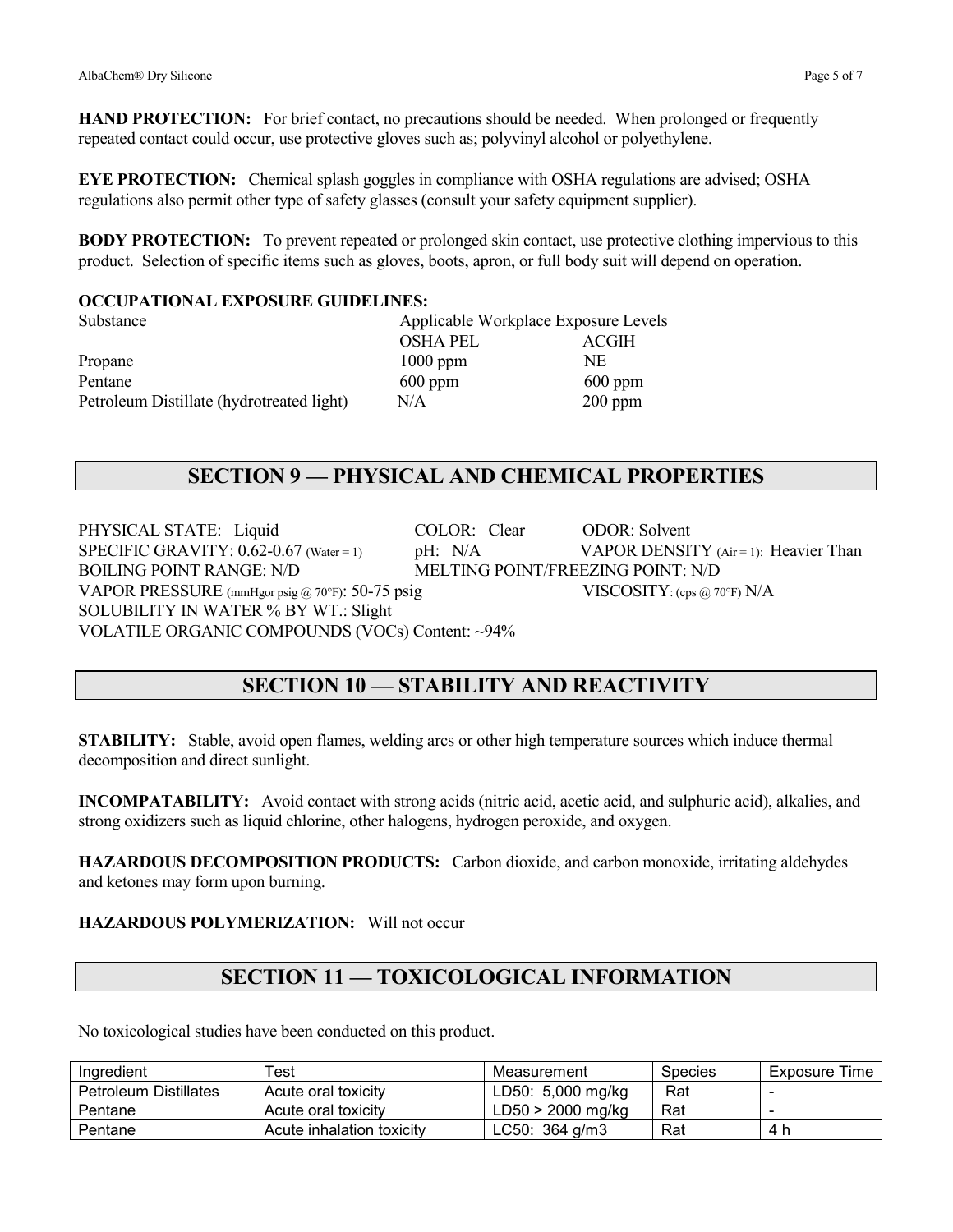| $D$ istillate<br>$\overline{\phantom{a}}$<br>Petroleum | dermal toxicity<br>Acute | 106.<br>ma/ka<br>71.<br>$\cdots$<br>wu.<br>-- | Rabbit |  |
|--------------------------------------------------------|--------------------------|-----------------------------------------------|--------|--|
|--------------------------------------------------------|--------------------------|-----------------------------------------------|--------|--|

# **SECTION 12 — ECOLOGICAL INFORMATION**

No ecological studies have been conducted on this product.

| Ingredient                      | $\tau_{\mathsf{est}}$                                     | Measurement            | <b>Species</b>                | Exposure Time |
|---------------------------------|-----------------------------------------------------------|------------------------|-------------------------------|---------------|
| Pentane                         | Toxicity to fish                                          | EC50: 4.26 mg/l        | Rainbow trout                 | 96 h          |
| Petroleum<br><b>Distillates</b> | Toxicity to daphnia<br>and other aquatic<br>invertebrates | CHRONIC NOEL 0.48 mg/l | Daphnia magna<br>(Water flea) | 21 days       |
| Pentane                         | Toxicity to daphnia<br>and other aquatic<br>invertebrates | EC50: 2.7 mg/l         | Daphnia magna<br>(Water flea) | 48 h          |

ECOTOXICITY: If spilled, any water or soil contaminated may be hazardous to human, animal and aquatic life.

ENVIRONMENTAL FATE: The chemicals in this product are potentially toxic to freshwater and salt water ecosystems. They will normally float on water with their lighter components evaporating rapidly. In stagnant or slow-flowing waterways, a hydrocarbon layer can cover a large surface area. As a result this layer might limit or eliminate natural atmospheric oxygen transport into the water. Which with time could lead to a fish kill or an anaerobic environment.

# **SECTION 13 — DISPOSAL CONSIDERATIONS**

Hazard characteristics and regulatory waste stream classification can change with product use. It is the responsibility of the user to determine the proper storage, transportation, treatment and/or disposal methodologies for spent materials and residues at the time of disposition.

When disposing of unused contents, the preferred options are to send to licensed reclaimers or to permitted incinerators. Any disposal practice must be in compliance with federal, state, and local laws and regulations. Do not dump into sewers, on the ground, or into any body of water.

EFP Hazardous Waste Number (RCRA): D001 (Ignitable)

# **SECTION 14 — TRANSPORT INFORMATION**

DOT STATUS: This material is regulated by the U.S. Department of Transportation (DOT).

PROPER SHIPPING NAME: (to ship on the ocean): UN1950, Aerosols, Flammable (each not exceeding 1L capacity), 2.1, LTD. QTY HAZARD CLASS: 2.1 PACKING GROUPS: CFR49---None for aerosols PLACARDS: None Required EMERGENCY RESPONSE GUIDE NO: 126

# **SECTION 15 — REGULATORY INFORMATION**